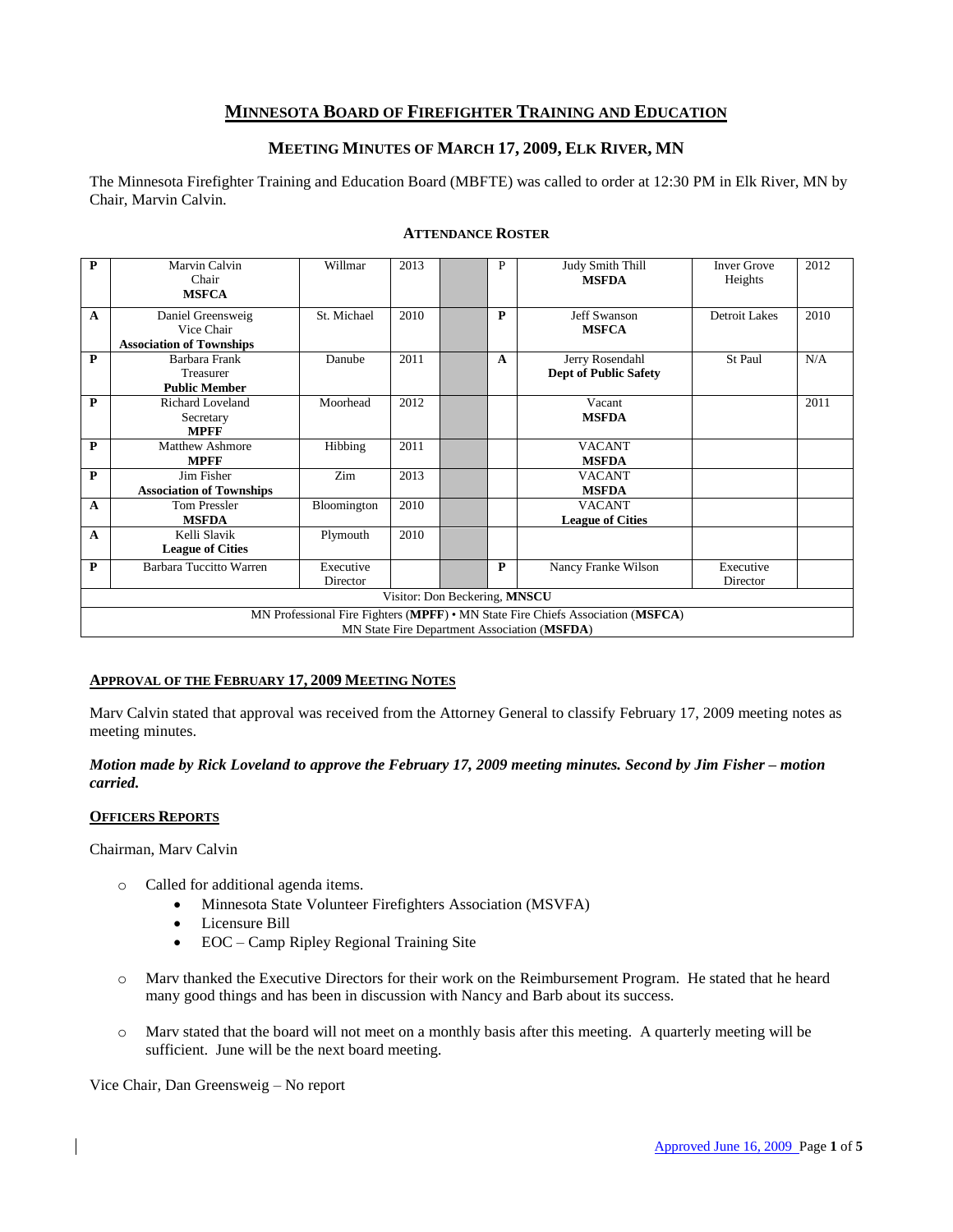#### Treasurer, Barbara Frank

- o Reporting from State's Appropriation Summary Balance Information dates 2/27/09 (numbers through January) Expended amount \$102,478.09/ Unexpended 981,150.9/Total Allotment \$1,083,629
- o Reporting from the FY2009 Operating Budget as of 2/27/09 (numbers through February)
	- $\bullet$  Expenses total \$120,572.15

#### *Motion made by Rick Loveland to approve the financial reports. Second by Jeff Swanson – motion carried.*

Secretary, Rick Loveland – No report.

#### **CORRESPONDENCE –**

Marv Calvin stated that he was contacted by the Minnesota State Volunteer Firefighters Association (MSVFA). They have received a Federal grant of approximately \$500,000 to be used for recruitment and retention for the fire service.

 MSVFA chair Cal Larson would like to meet with Executive Directors and Marv Calvin. Marv will contact Mr. Larson to arrange the meeting details. The board is in agreement.

Marv Calvin stated that the MPFF has introduced a licensing bill. Dan Greensweig has reviewed it. No action is needed.

- Judy Smith Thill stated that she has met with Joe Atkins. There are many concerns out there against this bill, but no one seems to be formally voicing their opinion.
- Nancy Franke Wilson has read the two bills. The house version was introduced two days ago. It does not mention the board, but the bill does authorize the commissioner to house it under the board. She stated that she will continue to watch it.
- Jeff Swanson questioned what the board wants.
- Matthew Ashmore stated the bill is the same except it excludes paid on call and volunteer.
- Judy suggested that a letter be sent to Commissioner Campion, Brian Rice and Joe Atkins. There needs to be communication that the board believes the bill should be housed here.
- Jeff Swanson stated that the letter should not be in support of the bill, but it demonstrates neutrality.

Marv Calvin asked Nancy Franke Wilson to draft the letter. It should be given to Dan Greensweig and the legislative committee for review. It will be sent to the board by Thursday of this week.

### **REPORTS**

#### **Executive Directors**

Report will be given in agenda where appropriate.

#### **Legislative Committee**

Nancy Franke Wilson has no report.

#### **Training Committee**

Rick Loveland reported that all reimbursement applications are now being reviewed by the Executive Director. They are still waiting on paperwork from some departments. Discussion took place regarding a recommended plan to insure all funds are distributed. Marv Calvin distributed a draft of the Request for Reimbursement with total requests per department for the board's review.

#### RECOMMENDED PLAN:

- 1. Authorize Executive Directors to reimburse up to the budgeted amount of \$838,629
- 2. Extend the closing date for completed forms to March 18 (Application not turned by the  $18<sup>th</sup>$  will not be accepted.)
- 3. FF1and FF2 will be given top priority for reimbursement followed by joint trainings that have not been completed.
- 4. Fund every applicant up to \$7,000 and then take a percentage of those above \$7,000 to get to \$838,629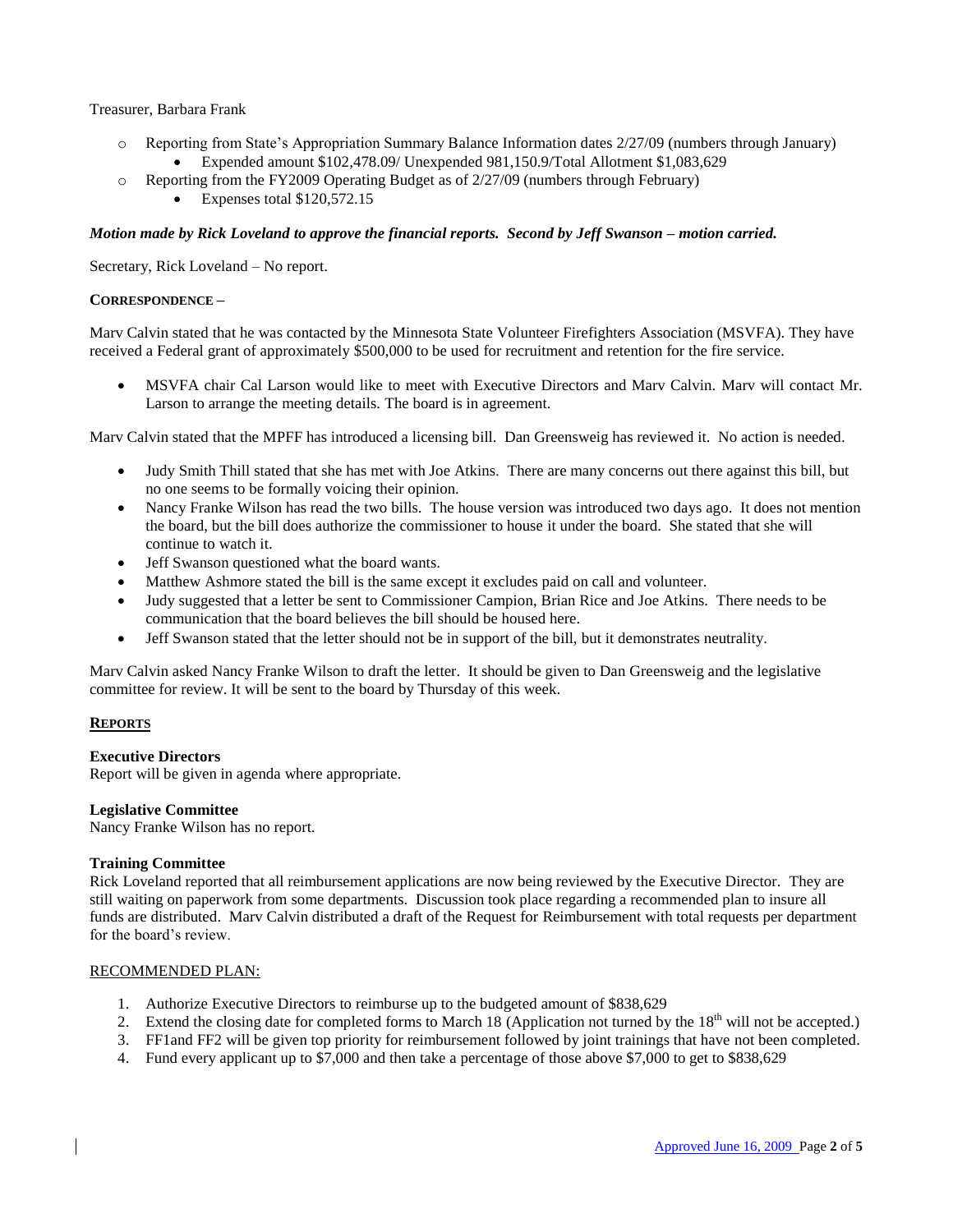### Discussion:

- Jeff Swanson has received many comments about the short window in which to turn in applications.
- Nancy Franke Wilson stated that if fire departments made a good attempt to turn in their applications, the Executive Directors have worked hard to help them through the process.
- Rick Loveland stressed that every effort is being made to accommodate these departments.
- Judy Smith Thill is happy to see so many smaller fire departments requesting money.
- Nancy Franke Wilson stated that these numbers are not to share. It is in the preliminary stages.
- Marv Calvin suggested that the handouts be pulled back and shredded after meeting is completed.
- Jeff Swanson asked what the application window will be next year.
- Nancy stated that it is up to the Legislature. The goal is to have a much larger window. A larger window will give the Executive Directors time to attend the Regional Meetings and promote the plan.
- Rick Loveland stated that having templates available to fire departments will help them next time they apply.

### **Operating Procedures Committee**

Barbara Tuccitto Warren reported that the Attorney General was contacted and all of the questions pertaining to the Operating Procedures were answered. Recommended edits will go back to the committee, followed by a presentation at the next board meeting.

### **UNFINISHED BUSINESS**

#### **Reimbursement Plan**

- Nancy Franke Wilson stated that the Executive Directors have processed over 300 applications. There are some applications still outstanding.
- The Training Committee recommended the plan that is outlined on the white board (see above plan).
- The Executive Directors will prioritize. FFI and FFII will receive top consideration. These classes must be completed by June 30.
- Marv Calvin stated there will be a place on the new website to suggest an audit of a particular department.
- Nancy Franke Wilson stated that every department that receives reimbursement funds will receive an award letter. She requested that the Executive Directors receive approval to move forward with the recommended plan.

#### *Motion made by Matthew Ashmore to accept the recommended plan. Second by Jeff Swanson-motion carried.*

- Judy Smith Thill asked if there are voucher dollars can the departments "double dip".
- Nancy Franke Wilson responded if a department uses voucher dollars, they cannot double dip and must only apply for reimbursement for dollars not covered by vouchers but paid for by their department.
- Marv Calvin was aware that there was a concern that the playing field wasn't going to be level. He made a commitment to privates and fire departments to address that concern. MNSCU was also aware of this concern.
- Nancy Franke Wilson reported that all but 8 counties submitted an application.

### *Resolution-Executive directors have permission to reimburse up to budgeted amount to approve applications. Amount not to exceed \$838,629.*

- Marv Calvin stated that as a matter of record, departments that are represented at this meeting that may have a financial gain cannot vote.
- Guest Don Beckering from MNSCU stated from a state agency point, you must abstain from a vote if you have a financial gain.

### *Motion made by Jim Fischer to accept the recommended plan to determine reimbursement fund distribution. Second by Barbara Frank – motion carried.*

| <b>Board Member</b> | Detroit Lakes | Hibbing | Moorhead | Willmar |
|---------------------|---------------|---------|----------|---------|
| Matt Ashmore        | Ave           | Abstain | Ave      | Aye     |
| Mary Calvin         | Ave           | Ave     | Ave      | Abstain |
| Jim Fischer         | Ave           | Ave     | Ave      | Ave     |
| Barbara Frank       | Aye           | Ave     | Aye      | Aye     |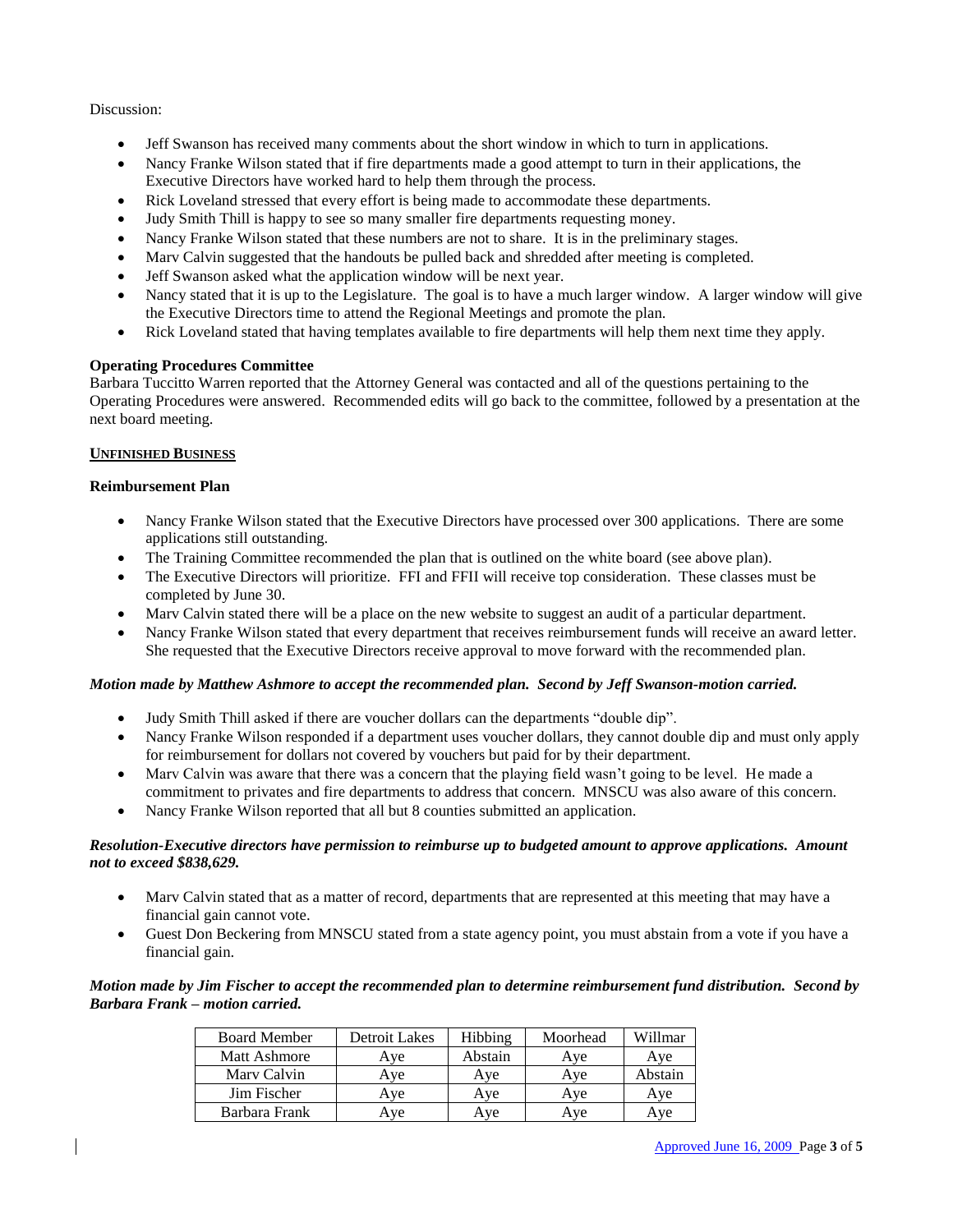| Dan Greensweig       | Absent  | Absent | Absent  | Absent |
|----------------------|---------|--------|---------|--------|
| Kelli Slavik         | Absent  | Absent | Absent  | Absent |
| Judy Smith Thill     | Aye     | Aye    | Aye     | Aye    |
| <b>Tom Pressler</b>  | Absent  | Absent | Absent  | Absent |
| <b>Rick Loveland</b> | Aye     | Aye    | Abstain | Aye    |
| <b>Jeff Swanson</b>  | Abstain | Ave    | Ave     | Ave    |
| Jerry Rosendahl      | Absent  | Absent | Absent  | Absent |

### Discussion:

- Barbara Tuccitto Warren stated that the reimbursement process has been a success. The Executive Directors have learned a lot and enjoyed the process. The Training Committee was thanked for all of their help.
- Marv Calvin asked Nancy to prepare a statement including the amount requested and the action of today's board. The information will be released on March 23.
- Judy Smith Thill asked if there is a data base for qualified instructors. This will raise the bar for the instructors.
- Nancy Franke Wilson said that the information will be on the website, once it is up and running. We also will put out a report listing classes that are available for reimbursement. A report will go to the Legislature to let them know which of their districts received reimbursement.
- Rick Loveland stated that from a program side, curriculum will have better reference points with an improved instructor. More privates will be coming into this process. The Training Committee will make things more user friendly.
- Judy Smith Thill asked for a press release to be written once the reimbursements have been given out.
- Nancy Franke Wilson will give out a template and departments can fill in the blanks. She wants to use all type of media to get the word out.

# *Motion made by Judy Smith Thill to collect and shred the documents handed out. Second by Matthew Ashmore – motion carried.*

### **Office Space**

- Barbara Tuccitto Warren stated that the office furniture will be delivered on April 20.
- The furniture came \$950 under budget.
- The Executive Directors have received a free phone system from the city of Minnetonka.
- Phone and internet service is being established to meet criteria of contract. Should be up and going May 1.
- The Board meetings will remain at the Elk River fire station. The MBFTE's conference room will be used as a back-up location.

### **Web site**

• Barbara Tuccitto Warren stated that the web site should be up and running on May 31. OET is working with the Executive Directors on a timeline.

### **NEW BUSINESS**

- o Board Meeting Schedule
	- Marv Calvin suggested to the board members that we begin meeting quarterly board meeting. June would be the next meeting.
- o 2010 Reimbursement Program
	- Matthew Ashmore asked when the next reimbursement process will start again.
	- Marv Calvin stated that the board will have to come up with that date. He would like to stretch it out so that there is not a tight time line. If the Executive Director's contract is in place in June, he suggested opening the process on October 1. State law requires a starting date to be established.
	- Nancy Franke Wilson stated that once the reimbursement checks go out, the Executive Directors will begin working with the Training Committee to start a new process.